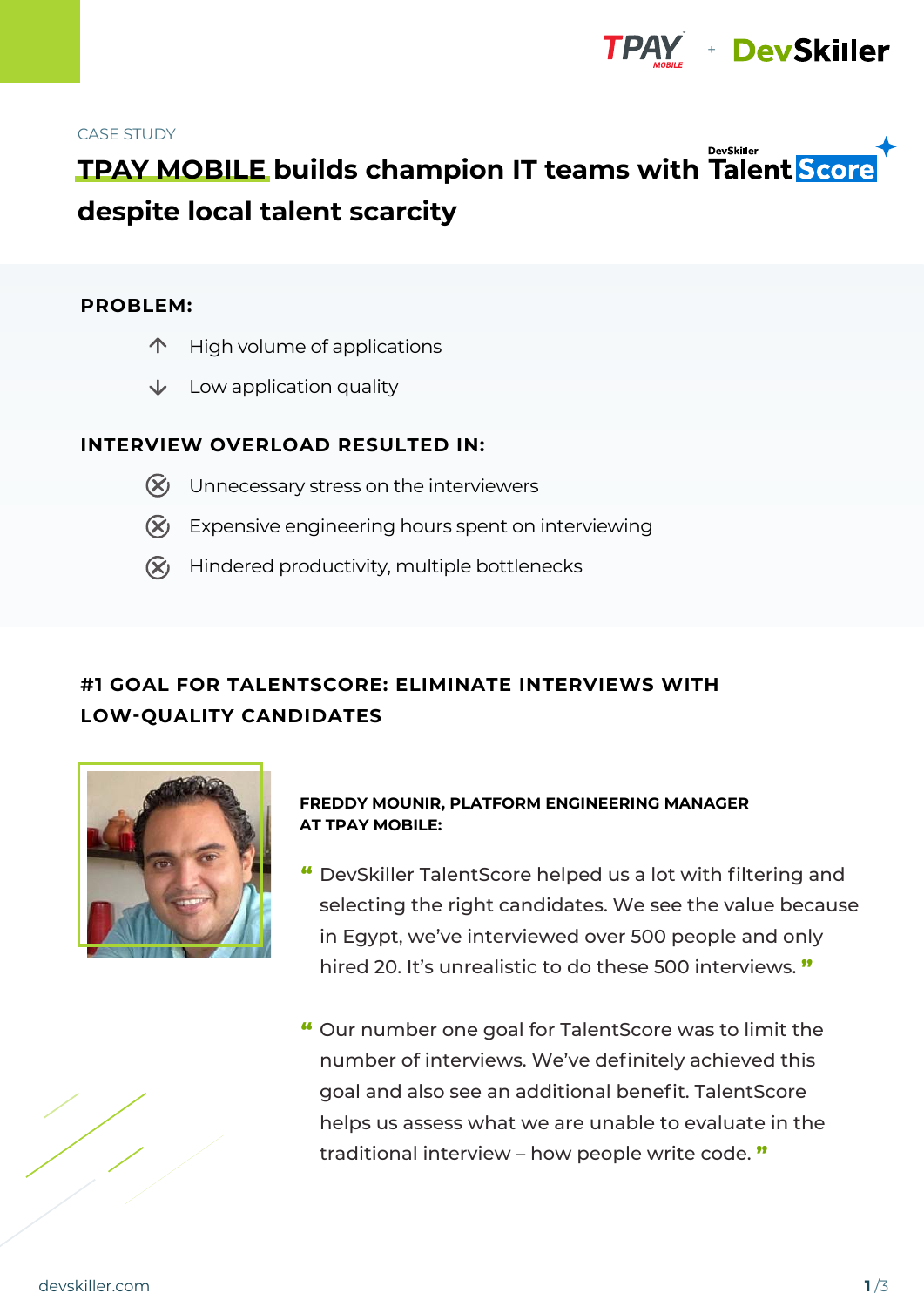

# CASE STUDY **TPAY MOBILE builds champion IT teams with TalentScore despite local talent scarcity**



# **READ THE FULL STORY BEHIND THEIR SUCCESS**



#### **FREDDY MOUNIR, PLATFORM ENGINEERING MANAGER AT TPAY MOBILE**

TalentScore makes our hiring screening process much faster. We've doubled the " team in one year, as we focus our interviewing processes on the candidates who have real potential. "

# **SKILLS THEY VALUE MOST:**

# **BEFORE AND AFTER**

**Before:**

# Role-depended

- **1.** Manual technical interviews at mass scale
- phone or in-person
- **2.** Manual home assignment sent over email, assessed in-house

# **After:**



- **1.** Automated technical screening at scale
- **2.** Interviews with top performers

Given the volume of applications, implementing a robust screening process was important for TPAY MOBILE to keep their team happy and productive.